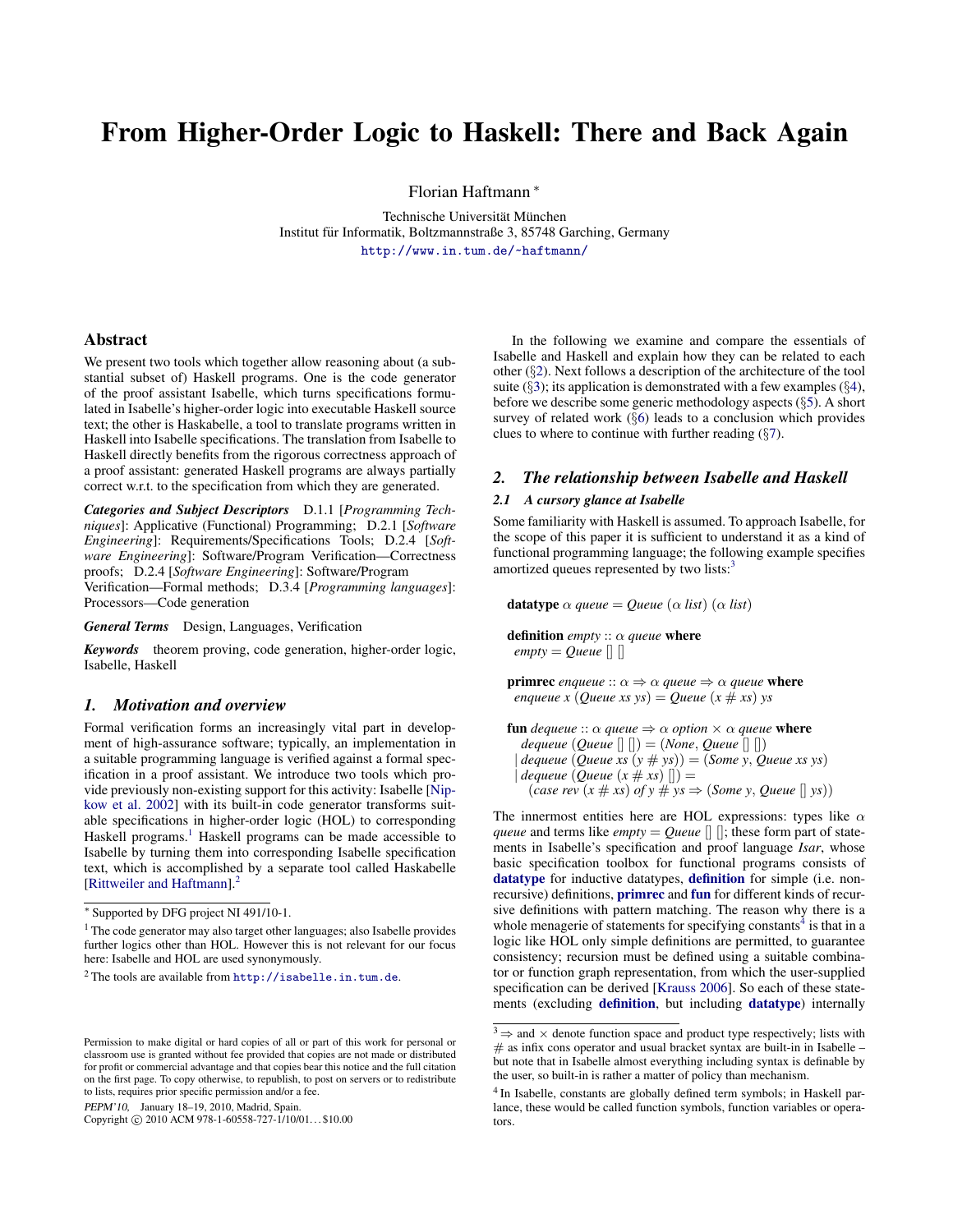issues a complex series of logic deductions to finally yield what the user actually wants. Sometimes constructing specifications needs guidance by the user; the neat thing is that automation behind [fun](#page-0-7) is powerful enough to cope with most naively terminating recursive specifications, so in cases of doubt [fun](#page-0-7) is the default choice.

Isabelle is not only a simple functional programming language – after things have been specified, proofs can be conducted, for example:

lemma *dequeue-enqueue-empty*: *dequeue* (*enqueue x empty*) = (*Some x*, *empty*) by (*simp add*: *empty-def*)

It is not our intention to give an introduction how to write Isar proofs; to understand the examples it is usually sufficient to use equational logic. Further Isar snippets can be found in §[4.](#page-1-1)

## *2.2 Isabelle vs. Haskell*

On the concrete source level, Isabelle and Haskell already appear quite similar: term and type expressions form part of *statements* which issue declarations (e.g. classes, datatypes or functions in Haskell). A series of statements is collected in a module, called *theory* in Isabelle and contained in a particular file.

This correspondence breaks down when considering abstract properties of the two systems: whereas Haskell's  $\lambda$ -calculus is very rich ( $F_{\omega}$  [\[Pierce](#page-3-6) [2002\]](#page-3-6) with corresponding type classes), Isabelle is much more conservative with its schematic polymorphism and simple type classes [\[Haftmann and Wenzel](#page-3-7) [2007\]](#page-3-7).

Also the purpose of each calculus is different: Haskell describes operational evaluation of terms in the internal GHC core  $\lambda$ -calculus  $\bar{F}_c$  [\[Sulzmann et al.](#page-3-8) [2007\]](#page-3-8)<sup>[5](#page-1-2)</sup>; Isabelle formulates statements about constructibility and derivability of logical entities and propositions relative to a theory.

#### *2.3 Bridging both worlds: shallow embedding*

To bring both worlds together, a well-established intuition is *shallow embedding*: classes, type constructors and constants in the logic are *identified* with corresponding counterparts in the target language. How is then evaluation logically represented in the logic? In essence, the evaluation of a term in Haskell is the consecutive application of suitable equations as rewrite rules to a term; these equations stem from declarations in the program (typically function declarations or instance statements). Thus evaluation can be simulated in the logic by a consecutive application of equational theorems. When in the logic a term *t* inside a theory is evaluated to t' by means of applying equational theorems, it can be deduced that  $t = t'$  holds. From this follows that if a set of equational theorems in a theory is translated to a Haskell program with the *same* equational semantics, this program is partially correct w.r.t. the original equational theorems.

## <span id="page-1-0"></span>*3. Conceptional architecture*

The following diagram illustrates how Isabelle and Haskabelle use shallow embedding:



<span id="page-1-2"></span><sup>5</sup> We use the Glasgow Haskell Compiler here for reference.

Isabelle produces Haskell source text in two steps: first, equational theorems from an abstract theory are *translated* into an abstract representation of Haskell programs which covers the typical structure of Haskell statements (data, function binding, class and instance); this abstract Haskell program has the same equational semantics as the original equational theorems, guaranteeing partial correctness. Before the final Haskell source text is written, an *adaptation* step allows to accomplish specific syntax (e.g. using built-in lists and common list syntax instead of providing a distinct list type).

The opposite direction starts with plain Haskell source text and *parses* it into an abstract representation of Isar text. At this stage unavoidably restrictions apply: the whole procedure must ignore (or fail for) artifacts which are not representable in Isabelle, e.g. due to its much more restricted type system. Before generating the final Isar text, customary syntax *adaptation* can be applied. This final Isar text can be processed by Isabelle again, resulting in an abstract theory.

#### <span id="page-1-1"></span>*4. Some examples*

*4.1 From Isabelle to Haskell*

#### *4.1.1 Amortized queues*

The code corresponding to the queue example from §[2.1](#page-0-9) is straight-forward:<sup>[6](#page-1-3)</sup>

```
data Queue a = Queue [a] [a];
empty :: forall a. Queue a;
empty = Queue [] [];
dequeue :: forall a. Queue a -> (Maybe a, Queue a);
dequeue (Queue [] []) = (Nothing, Queue [] []);
dequeue (Queue xs (y : ys)) = (Just y, Queue xs ys);
dequeue (Queue (x : xs) []) =
 let {
    (y : ys) = reverse (x : xs);} in (Just y, Queue [] ys);
enqueue :: forall a. a -> Queue a -> Queue a;
```
The adaption stage as mentioned in §[3](#page-1-0) makes the code using the

enqueue x (Queue xs ys) = Queue (x : xs) ys;

built-in list and maybe types and reverse operation; this is only a convenience – those could be generated also.

It is also possible to replace equations forming the program:

lemma [*code*]: *dequeue* (*Queue xs*  $[]$ ) = (*if null xs then* (*None*, *Queue*  $[]$   $[]$ ) *else dequeue* (*Queue* [] (*rev xs*))) *dequeue* (*Queue xs*  $(y \# ys)$ ) = (*Some y, Queue xs ys*) by (*cases xs*, *simp-all*) (*cases rev xs*, *simp-all*)

<span id="page-1-4"></span>The annotation *[code](#page-1-4)* is an Isar *attribute* which states that the given theorems should be considered as code equations for the corresponding constant:

```
dequeue :: forall a. Queue a -> (Maybe a, Queue a);
dequeue (Queue xs (y : ys)) = (Just y, Queue xs ys);
dequeue (Queue xs []) =
  (if null xs then (Nothing, Queue [] [])
    else dequeue (Queue [] (reverse xs)));
```
<span id="page-1-3"></span><sup>6</sup> For brevity we always concentrate on the statements proper and omit the surrounding module statements, although these are also generated.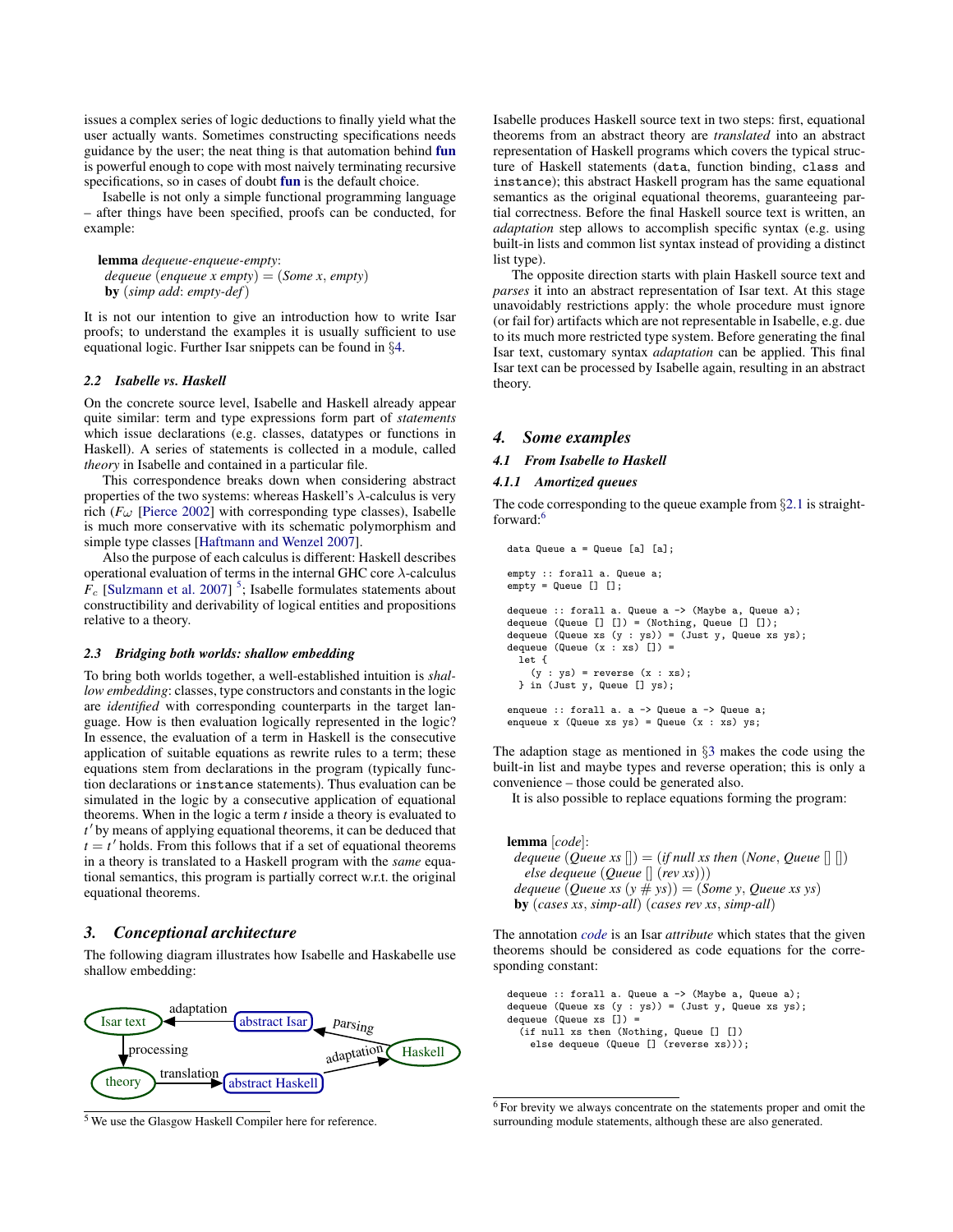## *4.1.2 Rational numbers*

In the examples so far, the specification text was always close to a functional program: in particular, pattern matching only occurred on constants which have been introduced as datatype constructors. But this is no requirement – the logical nature of Isabelle also permits more abstract specifications to be executed. A prominent example are rational numbers: logically, they are constructed as a quotient of pairs of integer numbers; concrete rational values are built using constant *Fract* :: *int*  $\Rightarrow$  *int*  $\Rightarrow$  *rat*, where *Fract* p q is the value  $\frac{p}{q}$  for  $q \neq 0$  and 0 otherwise. Due to the syntactic structure of its type, *Fract* can serve as datatype constructor:<sup>[7](#page-2-0)</sup>

data Rat = Fract Integer Integer;

Appropriate equations, e.g. for multiplication, are easily proved in Isabelle:

*Fract a b*  $*$  *Fract c d* = *Fract* (*a*  $*$  *c*) (*b*  $*$  *d*)

resulting in the following Haskell code:

times rat  $::$  Rat  $\rightarrow$  Rat  $\rightarrow$  Rat; times\_rat (Fract a b) (Fract c d) = Fract  $(a * c)$   $(b * d)$ ;

This is a convenient place to present the proper treatment of equality. A suitable provable equational theorem is:

*Fract a b* = *Fract c d*  $\longleftrightarrow$  (*if is-zero b then is-zero c*  $\lor$  *is-zero d else if is-zero d then is-zero a*  $\lor$  *is-zero b else a*  $*$  *d = b*  $*$  *c*)<sup>[8](#page-2-1)</sup>

Internally, an explicit type class *eq* is used to describe equality in a similar way as Haskell does; this class can be identified with the Haskell Eq class, resulting in the following statements:

```
eq_rat :: Rat -> Rat -> Bool;
eq_rat (Fract a b) (Fract c d) =
  (if is_zero b then is_zero c || is_zero d
    else (if is_zero d then is_zero a || is_zero b
           else a * d == b * c);
instance Eq Rat where {
  a == b = eq_rrat a b;
};
```
## *4.2 From Haskell to Isabelle*

#### *4.2.1 Radix representations*

Haskabelle is conveniently demonstrated by example:<sup>[9](#page-2-2)</sup>

```
separate :: a -> [a] -> [a]
slice :: [Int] -> [a] -> [[a]]
radix :: (int \rightarrow a) \rightarrow Int \rightarrow Int \rightarrow [a]radix ch r n = if n \leq 0 then [ch 0]
  else reverse (radx ch r n)
{-# HASKABELLE permissive radx #-}
radx :: (int \rightarrow a) \rightarrow Int \rightarrow Int \rightarrow [a]radx ch r n = if n \le 0 then []else let (m, d) = divMod n r in ch d : radx ch r m
hex :: Int -> String -> String
hex n sep = bunch \frac{2}{3} radix ((!!) hexdigits) hexradix n where
  hexradix = 16hexdigits = "0123456789ABCDEF"
  bunch xs = concat (separate sep (slice ks xs)) where
     (q, r) = \text{divMod} (length xs) 4
    ks = if r = 0 then replicate q 4 else r : replicate q 4
```
<span id="page-2-0"></span><sup>7</sup> For convenience *int* values are mapped to Integer.

which results in the following Isar text:

**function** (*sequential*) *radx* :: (*int*  $\Rightarrow \alpha$ )  $\Rightarrow$  *int*  $\Rightarrow$  *int*  $\Rightarrow \alpha$  *list* where

*radx ch r n* = (*if n*  $<= 0$  *then Nil else let*  $(m, d) = \text{divmod } n r$ *in ch d*  $#$  *radx ch r m*)

sorry termination sorry

**fun** 
$$
radix :: (int \Rightarrow \alpha) \Rightarrow int \Rightarrow int \Rightarrow \alpha
$$
 *list*  
**where**  
 $radix \, ch \, rn = (if \, n < -0, then \, [ch \, 0], \, else \, rev \, (radx \, ch \, rn))$ 

*radix ch r n*  $=$  (*if n*  $\lt$   $=$  0 *then*  $|ch 0|$  *else rev* (*radx ch r n*))

fun *bunch*0

where

*bunch*<sup>0</sup> *sep xs* = (*let*  $(q, r)$  = *divmod* (*length xs*) 4;  $ks = if equal r 0 then replicate q 4$ *else*  $r \neq$  *replicate*  $q \downarrow 4$ *in concat* (*separate sep* (*slice ks xs*)))

fun *hex* :: *int* ⇒ *string* ⇒ *string* where  $hex n sep = (let bunch = bunch0 sep;$  $hexradir = 16;$ *hexdigits* =  $\frac{1}{0}$ 123456789ABCDEF<sup>11</sup> *in bunch* \$ *radix* (*nth hexdigits*) *hexradix n*)

Haskabelle tries pragmatically to follow the Haskell source text as close as possible: as a rule of thumb, one Haskell declaration maps to one Isar statement. Haskell permits an arbitrary order of declarations; if possible this is sequentialized for Isabelle, as in the case of *radix* and *radx*. Types and terms are translated literally, failing if their expressions exceed the bounds of the Isabelle type system or term expressions; for terms, these expressions include numerals, strings, list comprehensions, case expressions, and tuple bindings, but e.g. no guards or arbitrary bindings.

Local function definitions (which occur quite often in practice) are dealt with by decomposing them into global functions with suitable abstractions (constants *hex* and *bunch*0).

The adaptation of Haskabelle allows mapping operations directly on Isabelle counterparts (e.g. *concat*, *replicate*, @). Also a dedicated Isabelle theory *Prelude*.*thy* enriches the context in which the generated Isar specification is checked. Both can be customized by the user.

To preserve logical consistency, termination must be proved for each [fun](#page-0-7)ction definition. The automation of **fun** succeeds in lots of cases. Otherwise the function can be annotated with a pragma {- # HASKABELLE permissive ...#} in Haskell source; then it gets translated to a [function](#page-2-3) where the user is supposed to replace the "holes" [sorry](#page-2-4) with appropriate proof text.

<span id="page-2-4"></span><span id="page-2-3"></span>Haskabelle also supports simultaneous import of several modules, where each module is mapped onto one theory.

### *4.2.2 Case study: finite maps*

We have applied Haskabelle to a self-contained non-trivial Haskell module [\[Adams](#page-3-9) [1993\]](#page-3-9) implementing finite maps as balanced trees. Encouragingly, only five modifications had to be made to the original code to let Haskabelle produce a working Isabelle theory; first, the literate Haskell source file had to be stripped of all non-code, which can be easily scripted. The substantial changes were:

line 63: import Maybe ( isJust ) It would have been possible to provide the source code for the Maybe module or define an appropriate counterpart in the *Prelude* theory; for simplicity the definition of isJust was inlined here.

<span id="page-2-1"></span> $8 \text{ Infix } (\longleftrightarrow)$  is syntactic sugar for  $(=)$  on *bool* (equivalence).

<span id="page-2-2"></span><sup>&</sup>lt;sup>9</sup> separate and slice bear no surprise and are only hinted at.